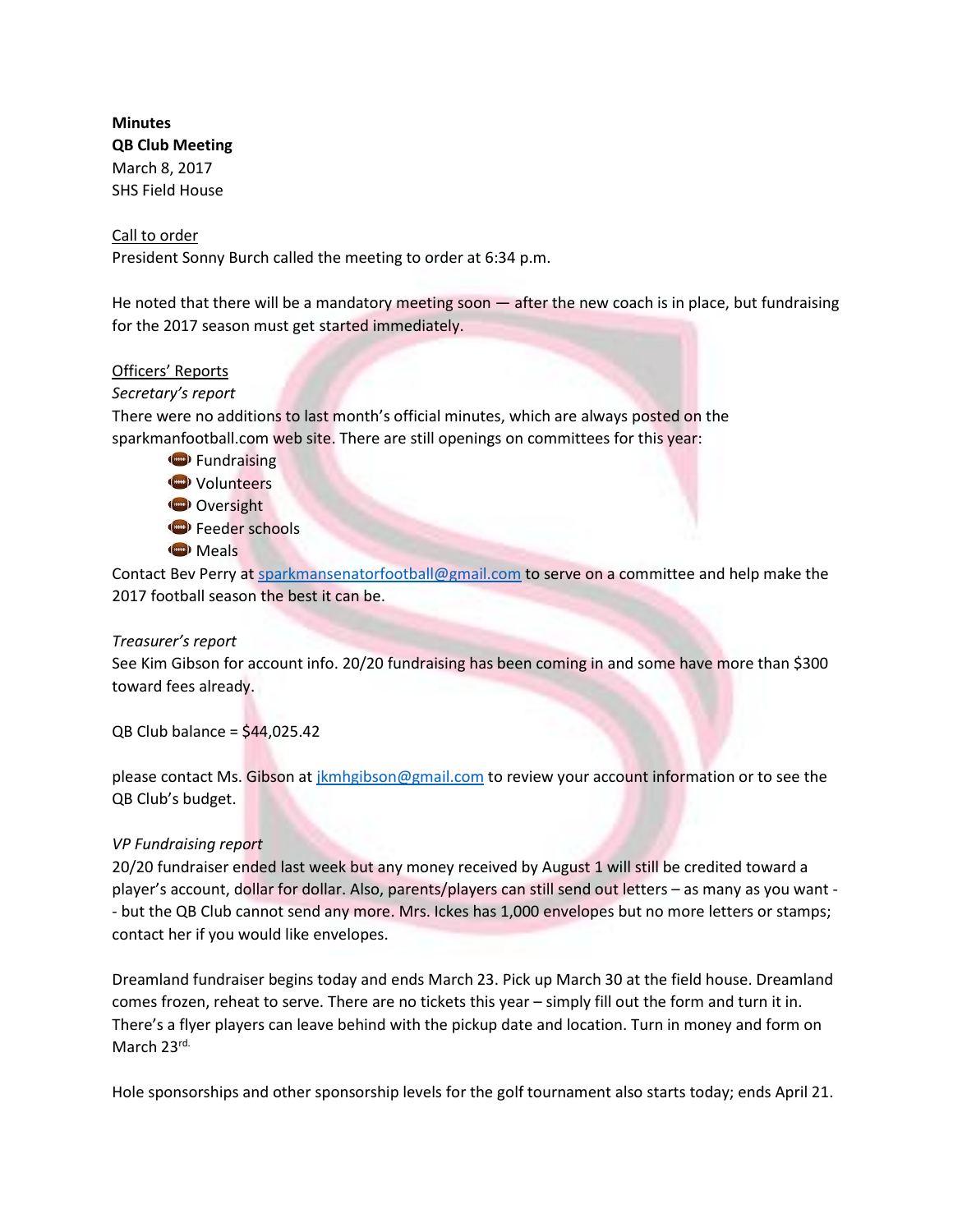The tournament will be held on April 29<sup>th</sup> at 1:30 p.m. at Colonial Golf Course in Meridianville. Also, get your teams together to play. Football players will be volunteers during the tournament. The brochure included in the fundraising packet shows the different sponsorships available.

Coach Abernathy has asked the players to bring in door prizes in exchange for credit toward fees. Whether door prizes will earn half credit or dollar for dollar is to be determined. Door prizes are needed by April 21st.

## *VP Volunteers report*

Angela Knight reported that there will be a volunteer list for Dreamland and the golf tournament, with credit toward fees. Last year volunteer opportunities at the golf tournament included set up, clean up, registration and cooking. In addition, players can help hand out Dreamland on the 30<sup>th</sup>.

# *VP Meals report*

Continuing to feel the players peanut butter and jelly sandwiches (nut-free granola/cereal bars for those with peanut and tree nut allergies) and chocolate milk after workouts. Coach Sevier recommends parents encourage players to eat lunch because many are working out on an empty stomach.

## Coach's report

Coach Laron White officially starts April 3<sup>rd</sup> but has been coming to the school to meet 8<sup>th</sup> grade and varsity player. After Spring Break, Coach White will have dates for spring practice.

Physicals will be available to players for \$10 on May 8<sup>th</sup>. 8<sup>th</sup> grade players will need a physical prior to spring practice and can get a free renewal on May 8<sup>th</sup>. Coach Watson will maintain a list of all player eligibility paperwork, including physicals.

After-school workouts for boys who didn't play last year are on Tuesdays and Thursdays. Buses have been transporting 8<sup>th</sup> graders to the high school for workouts for two weeks now.

Coach White and Coach Sevier noted that more coaches are needed so they can pay more attention to detail and provide better supervision.

After April 3 (Coach White's start date), there will be a mandatory QB Club meeting for parents, where fees, budget, schedule, coach's expectations and more will be discussed. In addition, the QB Club will have a public notary at the meeting to notarize the out-of-county permission form (required by the MCBOE).

Coach Sevier is providing extra supervised weight training at 4:45 p.m. Mondays, Wednesdays and Fridays. After Spring Break, those extra workouts will occur before school in the morning at 6:20 a.m.

Coach White noted that during summer workouts, simply notify him of vacation plans or out-of-town camps.

Flooring update